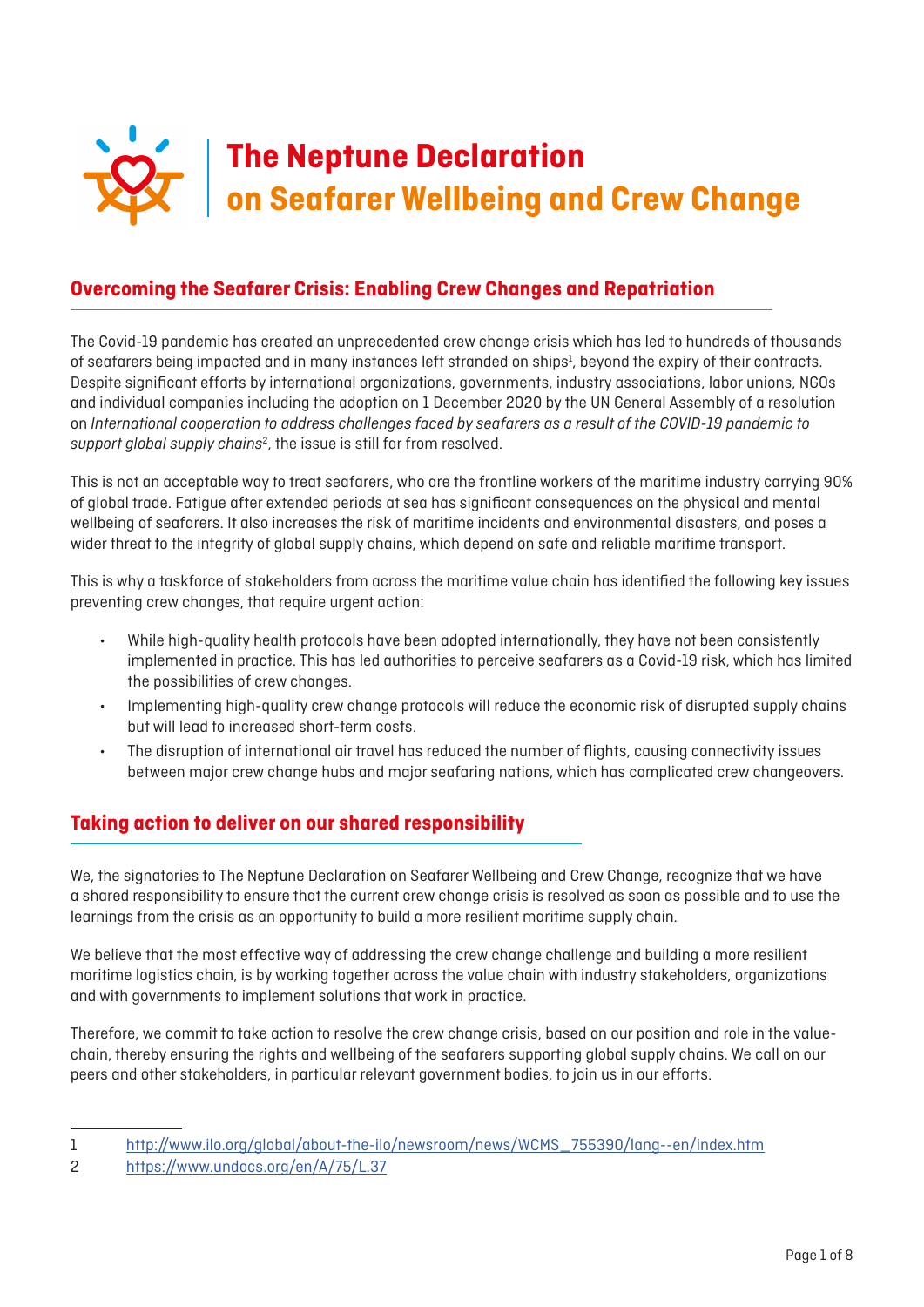To make tangible improvements, the following actions should be implemented:

#### **• Recognize seafarers as key workers and give them priority access to Covid-19 vaccines**

Seafarers should be recognized as key workers by all governments in line with the UN General Assembly resolution adopted on 1 December 2020 and the transition of seafarers across borders should be facilitated based on internationally agreed, high-quality health protocols.

Governments and other stakeholders should work together with the maritime industry to ensure that seafarers, irrespective of their nationality, get priority access to Covid-19 vaccines alongside other key workers and health care professionals in recognition of their critical role in global supply chains and trade. This should include developing protocols that ensure vaccinations are correctly certified and effectively administered to seafarers as well as establishing a standardized format for health passes that contain tamper proof information about vaccination and testing status to facilitate crew changes.

#### **• Establish and implement gold standard health protocols based on existing best practice**

The maritime industry and governments should implement *The Recommended Framework of Protocols for ensuring safe ship crew changes and travel during the Coronavirus (COVID-19) pandemic*<sup>3</sup> which has been recognized by the International Maritime Organization.

To minimize the risk of Covid-19, to build trust that crew changes can be carried out in a safe manner, and to ensure that the measures taken can be universally accepted, the implementation of the Framework of Protocols should be based on the highest practicable standards. The STAR Crew Change Protocols<sup>4</sup>, which are based on existing best practice, are thus recommended for industry-wide adoption.

#### **• Increase collaboration between ship operators and charterers to facilitate crew changes**

Facilitating crew changes based on high-quality health protocols is a shared responsibility which will create benefits for all by minimizing the risk of Covid-19 spread on vessels, minimizing the risk of disruptions to global supply chains, while contributing to maritime safety and the wellbeing of seafarers.

Ship owners and charterers should share relevant information transparently and collaborate to ensure that necessary crew changes can be carried out with the least impact possible in terms of cost and delays. The owner should provide the charterer with as much notice as possible on intended crew changes, while the charterer should make all reasonable efforts to accommodate crew changes including when the vessel has to make a reasonable deviation.

No charter contracts should contain clauses preventing necessary crew changes from being carried out, as the aggregate effect of such clauses could be a serious obstacle to the safe operation of maritime trade and the protection of the wellbeing and rights of seafarers.

By implementing high-quality health protocols, ship owners can reduce the risk of trade disruption due to Covid-19, which also creates benefits to charterers. These benefits should be reflected in chartering decisions to create incentives for shipowners to implement high-quality health protocols and be transparent about actions taken as well as costs incurred.

### **• Ensure air connectivity between key maritime hubs for seafarers**

The aviation industry should work together with the maritime industry to ensure that airlift capacity is established between major crew changing hubs and seafaring nations.

Additionally, the aviation and maritime industries as well as governments – involving all relevant ministries and agencies – should work together to establish a universally accepted and harmonized framework of standards for the validation of trusted health data for seafarers to facilitate border crossing and ensure the long-term resilience of air connectivity.

<sup>3</sup> [https://wwwcdn.imo.org/localresources/en/MediaCentre/HotTopics/Documents/COVID%20CL%20](https://wwwcdn.imo.org/localresources/en/MediaCentre/HotTopics/Documents/COVID%20CL%204204%20adds/Circular%20Letter%20No.4204-Add.14%20-%20Coronavirus%20%28Covid-19%29%20-%20Recommended%20Framework%20Of%20Protocols.pdf) [4204%20adds/Circular%20Letter%20No.4204-Add.14%20-%20Coronavirus%20%28Covid-19%29%20-%20](https://wwwcdn.imo.org/localresources/en/MediaCentre/HotTopics/Documents/COVID%20CL%204204%20adds/Circular%20Letter%20No.4204-Add.14%20-%20Coronavirus%20%28Covid-19%29%20-%20Recommended%20Framework%20Of%20Protocols.pdf) [Recommended%20Framework%20Of%20Protocols.pdf](https://wwwcdn.imo.org/localresources/en/MediaCentre/HotTopics/Documents/COVID%20CL%204204%20adds/Circular%20Letter%20No.4204-Add.14%20-%20Coronavirus%20%28Covid-19%29%20-%20Recommended%20Framework%20Of%20Protocols.pdf)

<sup>4</sup> <http://www.globalmaritimeforum.org/content/2020/12/The-Neptune-Declaration-STAR-protocols.pdf>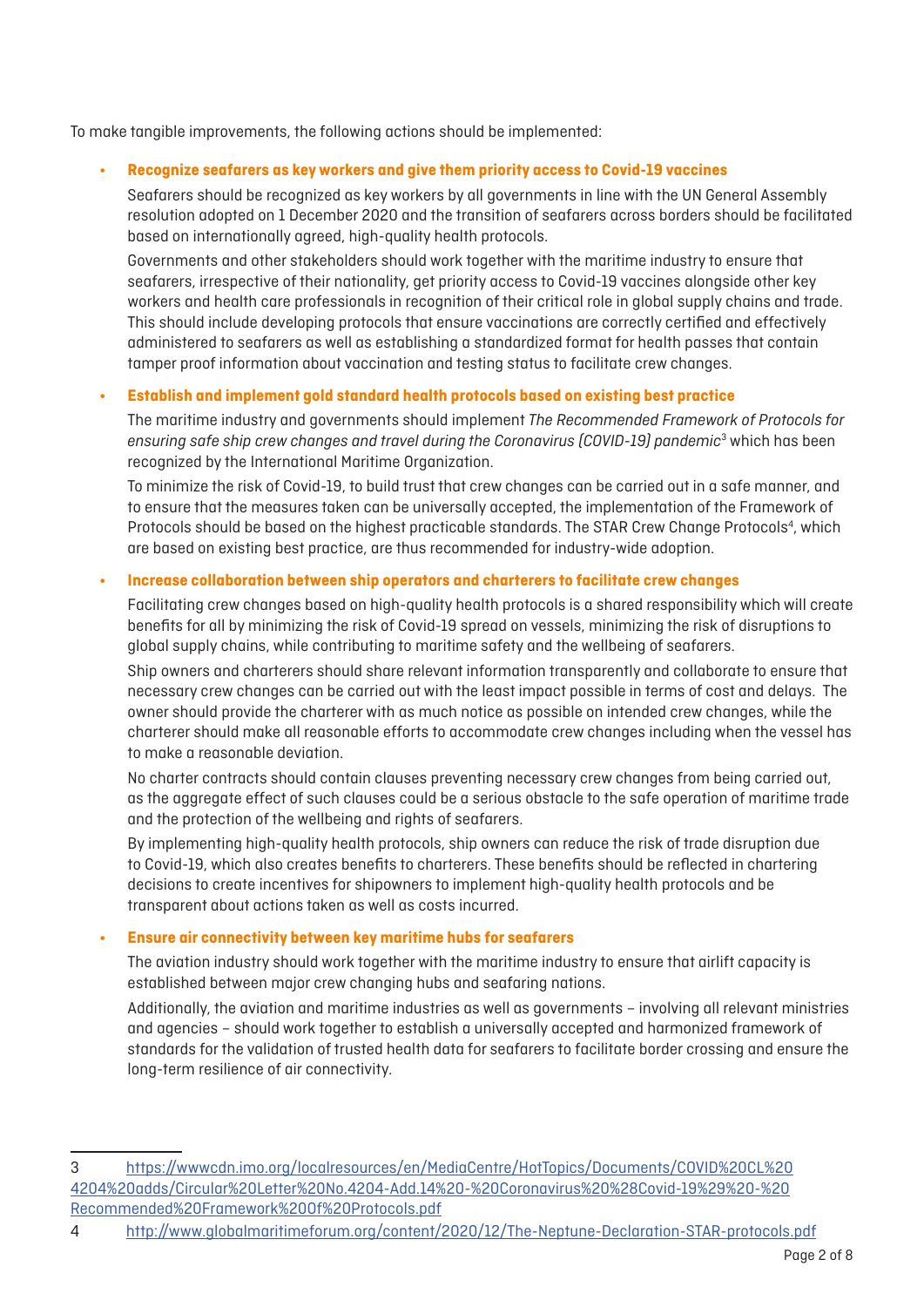2020 Bulkers 3Seas Shipping

#### **A**

A. M. Nomikos Transworld Maritime Agencies A. P. Møller-Mærsk A. Pérez y Cía ABC Maritime ADNOC Logistics & Services Advanced Polymer Coatings Advent International Airports Council International (ACI) World Alandia Alassia NewShips Management Alberta Shipmanagement Asahi Shipping Alfa Laval Alfa Ship & Crew Management Allmode Global ALP Maritime Services Altera Infrastructure Anchor SM (Singapore) Anglo-American Anglo-Eastern Univan Group Anosis Maritime Anglo International Shipping **Operations** Anthony Veder Group Apex Ship Management Apollo Ship Management APORMAR Seafarers Portuguese Agency Apostleship of the Sea of the United States of America Aquatrade ARCADIA SHIPMANAGEMENT Ardmore Shipping ARGELAN SHIPS SERVICE Armateurs de France

Asiatic/Atlantic Lloyd Group Assarmatori Associated Steamship Agents Atlantska Plovidba Atlas Professionals ATPI Marine & Energy Auerbach Schifffahrt AV Global Marine Avance Gas Holding

**B**

Bahri Ship Management BAO-NYK Shipping BBC Chartering Belships Management (Singapore) BEMAC Corporation Ben Line Agencies Berge Bulk BHN Shipping Group Bibby Marine **BIMCO** Blackbird Air Charter **RMT** Borealis Maritime R<sub>D</sub> Brentwood Communications Briese Crew Management Briese Schiffahrts Bureau Veritas Burmester & Vogel Burnley Marin Services BW Group

### **C**

Camellia Line Cape Shipping Caravel Group Cargill Ocean Transportation Carisbrooke Shipping Celsius Shipping Centrum Marine Consultancy CF Sharp Crew Management Charles Taylor Investment Management Company Chevron Shipping Company China Merchants Energy Shipping (Singapore) Chios Navigation (Hellas) Chugoku Marine Paints Citi Cluster Maritime Français CMA CGM Group CNMAR Shipping Coastal Shipping Limited Coaster Ship Owners and Operators Association (KOSDER) Columbia Cruise Services Columbia Shipmanagement Concordia Maritime Confidence Shipping Company CONFITARMA - Italian Shipowners' Association Contships Management Corpus Christi International Seamen's Center Cosmos Agency CPO Containerschiffreederei COSCO SHIPPING Lines CoShip Crowley Maritime Corporation Cymona Shipping Management Cyprus Shipping Chamber Charles Taylor Investment Management Company Chevron Shipping Company China Merchants Energy Shipping (Singapore) Chugoku Marine Paints

### **D**

d'Amico Soc. di Navigazione D. Oltmann Reederei Daihatsu Diesel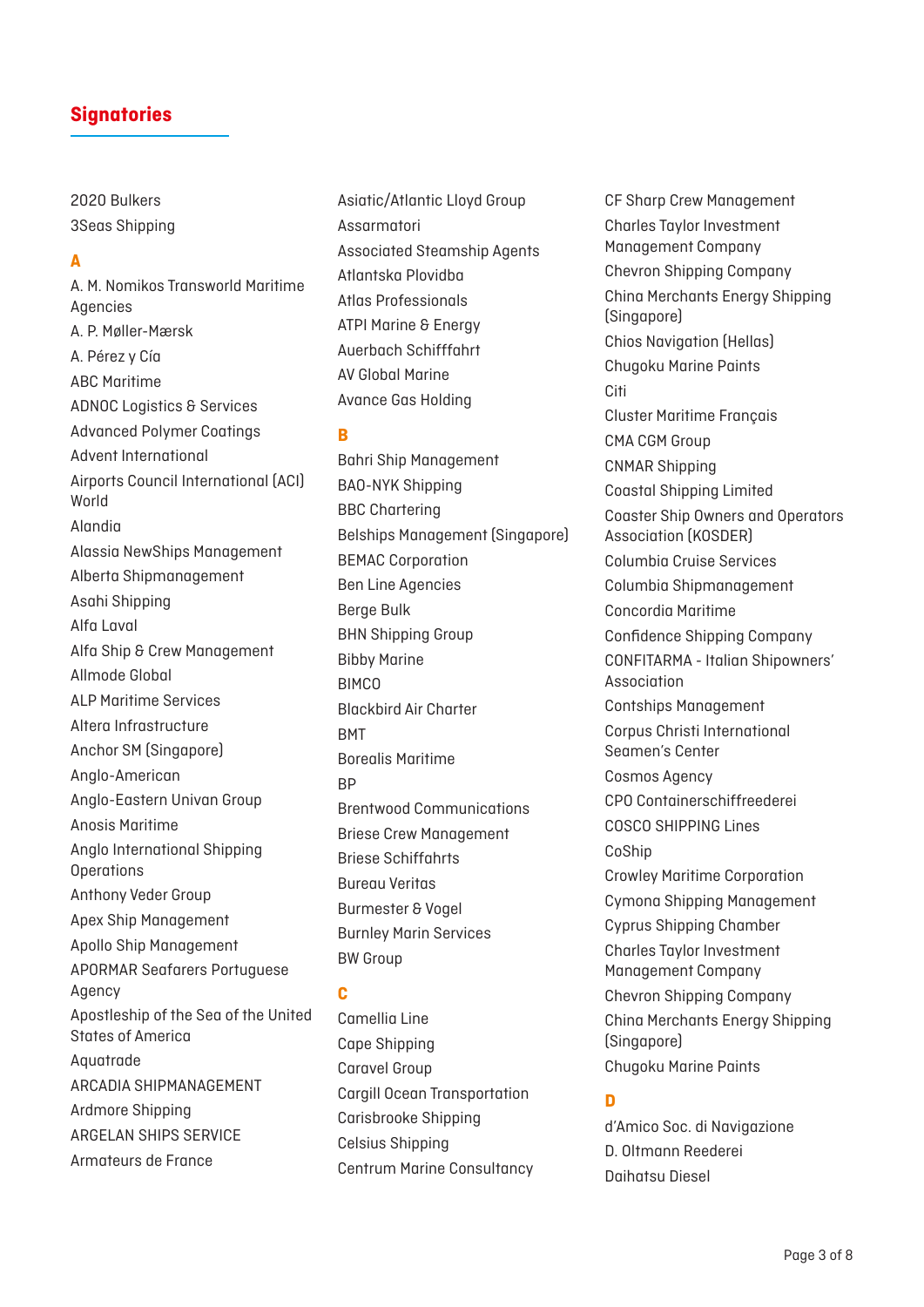Daikin MR Engineering Daiwa Kisen Danaos Shipping Danica Crewing Specialists Dee4 Capital Partners Demurrage Desk DFDS DHT Holdings Diamond S Shipping Döhle Seafront Crewing (Manila) Donnelly Tanker Management Dorian LPG Management Doun Kisen Drew Marine USA Dromon Bureau of Shipping Dufferin Maritime

## **E**

Eagle Bulk Shipping Eagle Industry Eastern Pacific Shipping EDT Offshore Group Element Shipmanagement Elettra Emarat Maritime Emirates Ship Investment Company EMS-Fehn-Group ENESEL Group ENL Services Enterprises Shipping and Trading EP Resources Epic Gas EPSCO Group Ernst Jacob **ESGPlus** Esvagt Euronav European Community Shipowners' Associations Evergas Evergreen Marine Corp

Excelerate Technical Management Executive Ship Management EXMAR Exporters Competitive Maritime Council

### **F**

F. Laeisz Fednav Fidelity International Filipino Association for Mariners' Employment (FAME) Filipino Shipowners' Association (FSA) Filistos ASCOT First Ship Lease Trust Flagship Ship Agencies Fleet Management FLEX LNG Foreign Owners Representatives and Ship Managers Association Foremost Group Foresight Group Frontline FrontM Limited Fugro France LNG Shipping Fukujin Kisen FUKUSHIMA FURUNO ELECTRIC

### **G**

G Travel G2 Ocean GAC GasLog Gazocean Gearbulk Norway Genco Shipping & Trading Genid Shipping & Logistics GERMAN MARINE AGENCIES Global Marine Group

Global Maritime Forum Global Seaways Golar LNG Gram Car Carriers Golden Ocean Gorrissen Federspiel Grieg Star Grieg Maritime Group Grimaldi Group Grindrod Shipping Gulf Energy Maritime (GEM) Gungen Denizcilik ve Ticaret Gunvor

### **H**

Hachiuma Steamship Hadley Shipping Group Hafnia Pools Halcyon Recuitment Hamanaka Chain Manufacturing Hapag-Lloyd HarpainGas Harren & Partner Hartmann Dry Cargo Germany Hartmann Gas Carriers Germany Helm Specialist Recruitment Hempel HMM Höegh Autoliners Höegh LNG Honda Heavy Industries Hong-Kong Maritime Museum Horizon Maritime Services Houston International Seafarers' **Center** Human Rights at Sea Hunterlink EAP

### **I**

Ignazio Messina & C. IHI Power Systems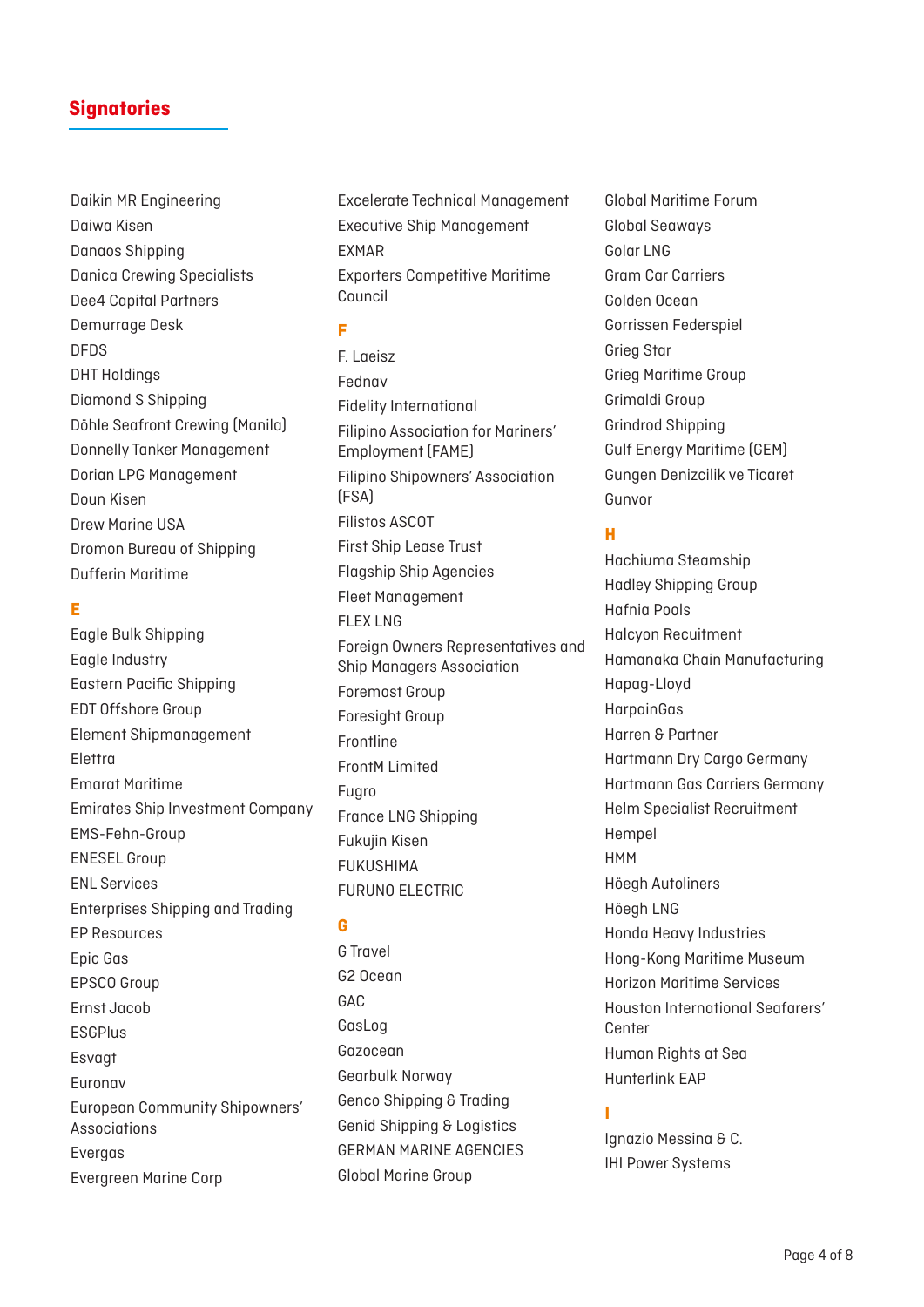IMC Shipping INCARGO Inchcape Shipping Services Indeets Consulting ING Inmarsat Indian Maritime Foundation INTERCARGO - International Association of Dry Cargo Shipowners InterManager - - International Association of Ship and Crew **Managers** International Association of Classification Societies (IACS) International Association of Ports and Harbours International Bunker Industry Association International Chamber of Shipping International Christian Maritime Association International Federation of Shipmasters' Associations International Harbour Masters' Association International Marine Contractors Association International Marine Purchasing Association (IMPA) International Maritime Association of the Philippines (INTERMAP) International Maritime Employers' Council International Parcel Tankers Association International Seafarers' Welfare and Assistance Network (ISWAN) International Seaways International Ship-Owners Alliance of Canada (ISAC) International Support Vessel Owners' Association

International Transport Workers' Federation International Union of Marine Insurance (IUMI) Internavis Internship Navigation Interorient Shipmanagement INTERTANKO Ionic IQrew Management (IQM) IRIS Security Irish Institute of Master Mariners IS Container ISGAM ISM Shipping Solutions ITF Seafarers' Trust

## **J**

J&J Denholm Japan Marine United Corporation Japan Radio **JCRS** Jebsen PTC Jebsen PTC Maritime JIFMAR OFFSHORE SERVICES John T. Essberger Joint Ship Manning Group (JMG) Junge & Co. Versicherungsmakler

**K**

K Line Ship Management (Singapore) Kaptanoglu Shipping Kawasaki Heavy Industries Kawasaki Kisenn Kaisa ("K" LINE) Kristian Gerhard Jebsen Skipsrederi Kyklades Maritime Kyoei Tanker

**L**

LADOL Free Zone Landbridge Ship Management (HK) Latsco Marine Management

Lauritzen Bulkers Lauritzen Kosan Lemissoler Leonhardt & Blumberg Shipmanagement Leth Agencies Liberian Registry Lighthouse Shipmanagement Phils LLC Novikontas Kaliningrad Lloyds' Register Load Line Marine Logbridge (UK Southhampton) Lomar Shipping London Ship Managers Louis Dreyfus Armateurs Louis Dreyfus Company Lubeca Marine Management Lucent Global Ship Services

## **M**

M.T. Maritime Management (USA) Mærsk Drilling Maersk Supply Service Mærsk Tankers Maestro Shipmanagement Magsaysay MOL Ship Management Magsaysay People Resources Corporation (MPRC) / Magsaysay Maritime Corporation (MMC) Manabe Zoki MarCoPay Mare Supply & Services Marfin Management Monaco, Managers for Topic Fleet Marin Management Marine & Offshore Div., Bureau Veritas Japan Marine Benefits Marine Capital Marine Services Group Marine Underwriting Services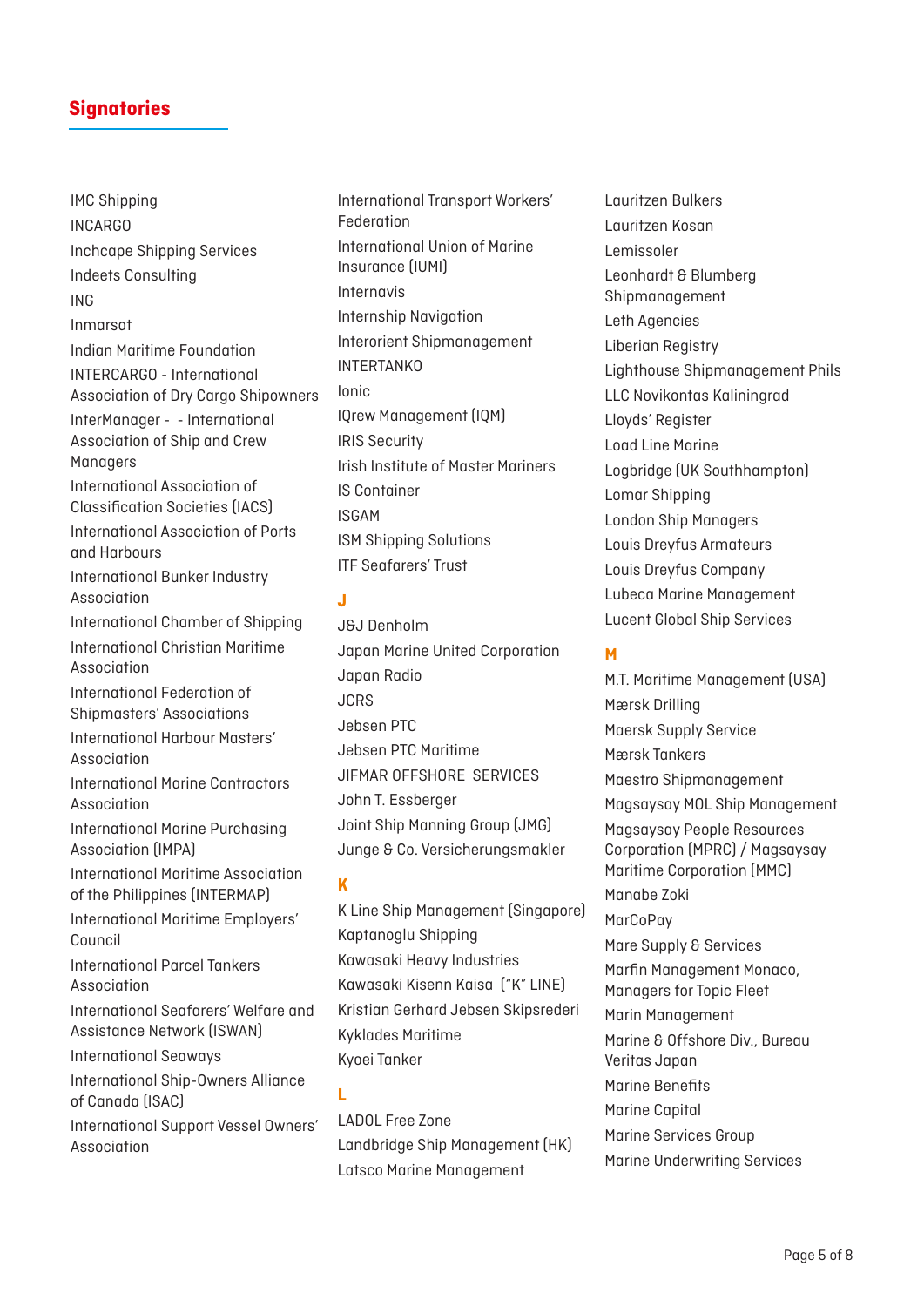MARINO Party-List Maritime Association of Shipowners, Shipmanagers & Agents Marlow Navigation Marshal Ship Management MarTrust Corporation MasOceans Mastermind Shipmanagement Mastership (MASTER MARITIME AGENCIES) Matrix Ship Management McNeal Law Firm HURTWORKINGOFFSHORE.com Memisoglu Kurun Law Firm Merchant Navy Welfare Board Metrostar Management MF Shipping Group MH Bland Group Michele Bottiglieri Armatore MINSHIP Shipmanagement MISC Group comprising MISC Bhd, AET and Eaglestar Marine Holdings (L) Mitsubishi Ore Transport Mitsubishi Shipbuilding Mitsui E&S Shipbuilding Company Mitsui O.S.K. Lines MK Centennial Maritime (Netherlands) MK Centennial Maritime (Singapore) MM Marine MMA Offshore Limited MOL LNG Transport MOL LNG Transport (Europe) MOL LNG Transport (Asia) MOL Ship Management MOL Ship Management (S) MOL Tankship Management MPC Container Ships MR Marine Group

MSC Mediterranean Shipping Company MSea Management MTM Ship Management Multiport Ship Agency Network

#### **N**

Naftomar Shipping and Trading Nagasaki Sempaku Sobi Nakakita Seisakusho Namura Shipbuilding Navig8 Chemical Tankers Navigator Gas Neda Maritime Agency Netvision Nihon Shipyard Nippon Kaiji Kyokai (ClassNK) Nippon Pusnes Nissen Kaiun Nitta Kisen Kaisha Norbulk Shipping UK Norden Nordic Bulk Carriers Nordic Hamburg Shipmanagement Nordic P&I Group Norse Shipholding Norstar Ship Management North American Maritime Ministry Association Northern Marine Group Norwegian Shipowners' Association Nova Marine Carriers NRP Finans NRP Maritime Asset Management NSB Group NYK Bulk & Projects Carriers NYK Bulkship (Asia) NYK Bulkship (ATLANTIC) NYK Bulkship (Korea) NYK Cruises NYK Energy Transport (Atlantic)

NYK Energy Transport (USA) NYK FIL Maritime E-Training NYK Line NYK LNG Shipmanagement (UK) NYK LNG Shipmanagement NYK Shipmanagement NYK-FIL Ship Management NYK-TDG Maritime Academy

### **O**

Ocean Networks Express Ocean Technologies Group Oceanwide Expeditions Odfjell SE Olympic Shipping & Management Oman Shipping Company OMS Group Orange Marine ORION Reederei Oshima Shipbuilding Osiris Consultants OSM Maritime OSPR - The Offshore Safe Professionals Register

# **P**

P&O Maritime Logistics Pacific Basin Shipping Pacific Carriers Limited Pacific International Lines Pangaea Logistics Solutions Petredec PetroStrat Philippine Association of Manning Agencies and Ship Managers (PAMAS) Philippine Transmarine Carriers Philippine-Japan Manning Consultative Council (PJMCC) Phoenix Shipping Group Pleiades Shipping Agents Pole Star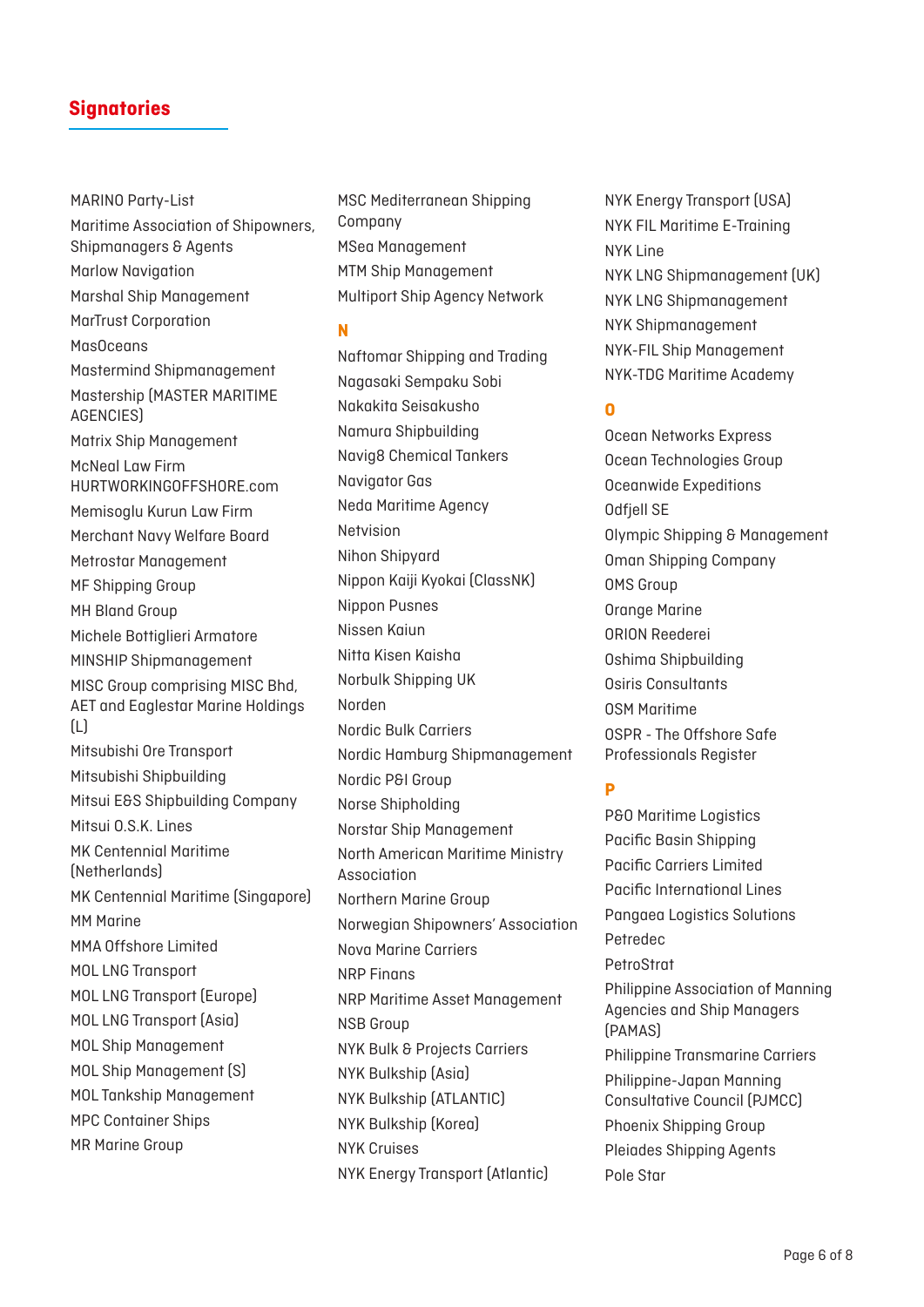Port Arthur International Seafarers' Center POSH Fleet Services POSH Saudi Precious Shipping PCL PREVENTION at Sea probunkers Promar PROPEL Social PSA International

### **Q**

Qatar Gas Transport (Nakilat) Queensway Navigation Queensway Services

### **R**

Rederiet Stenersen Reederei Hamburger Lloyd "Reederei Nord Shipmanagement on behalf of REEDEREI NORD Group" Ridgebury Tankers RightShip Rio Tinto Rocktree Logistics Roll Group

### **S**

S5 Agency World Safe Bulkers Safe Bulkers Management Safebridge Safety Management Overseas Saga Shipholding (Norway) Saga Welco Samudera Indonesia Santoku Senpaku Scalabrini Center for People on the Move Scorpio Sea World Management & Trading

Seacor Marine Seafarers UK Seamar Management Seamen's Church Institute **Seanergy** Seaspan Ship Management SeaTankers Services (UK) Senator Crewing (Manila) SFL Corporation Shell Shipping & Maritime Shin Kurushima Dockyard Shinko Shinkoh **ShipMonev** Shipping Australia Shunzan Kaiun Singhai Marine Services (Shanghai) Sirius Ship Management Sitara Shipping Skuld SMT Shipping Poland Solstad Offshore Sonangol Marine Services Songa Container Songa Shipmanagement South Trade Shipmanagement South32 Southfield Agencies Sovcomflot Star Bulk Carriers Corp. Stealth Maritime Stella Maris Stella Maris - Catholic Diocese of Beaumont, Texas USA Stella Maris - Manila Stella Maris Scalabrinian Network Stena Bulk Stena Shipping and Ferries Stolt Tankers Subsea Global Solutions

Sunrui Marine Environment Engineering Sustainable Shipping Initiative Swire Pacific Offshore Swire Shipping Swiss Ocean Yacht Management Swiss Re Corporate Solutions Synergy Marine Group

## **T**

Tagashira Kaiun Taiheiyo Kisen Kaisa Taihua Ship Management TAIKO KIKAI INDUSTRIES Tamar Ship Management Ta-Na Crew Manning Agency Tankerska plovidba Tata NYK Shipping Taylor Maritime (HK) TCC Group Team Tankers International Technomar Shipping Teekay Group The China Navigation Company The CSL Group The Dow Chemical Company The Mission to Seafarers The Nautical Institute The Nautical Institute - US Gulf Branch The Naval Connection The Shipping Corporation of India The Shipping Professional Network London The Standard Club Thomas Miller Holdings **Tidewater** Thome Group Tohmei Shipping Tokyo Keiki Inc. Marine Systems Company